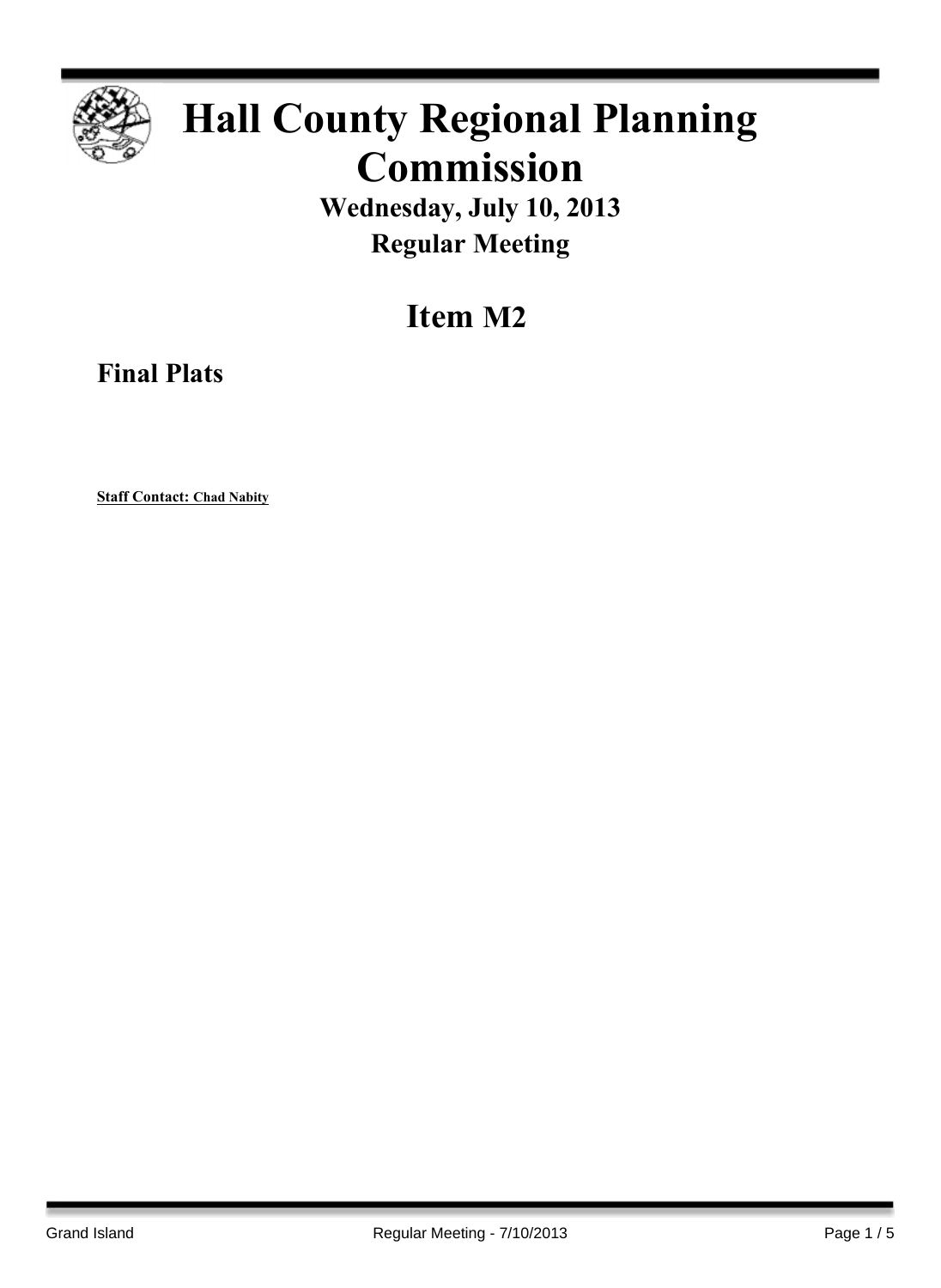June 24, 2013

Dear Members of the Board:

## **RE: Final Plat – Horizon View Subdivision**

For reasons of Section 19-923 Revised Statues of Nebraska, as amended, there is herewith submitted a final plat of Horizon View Subdivision, in Hall County Nebraska.

This final plat proposes to create 1 lot on a tract of land in the East Half of the NW1/4 Section 20, Township 9 North, Range 10 West of the Sixth Principal Meridian in Hall County, Nebraska, said tract containing 3.00 acres.

You are hereby notified that the Regional Planning Commission will consider this final plat at the next meeting that will be held at 6:00 p.m. on July 10, 2013 in the Council Chambers located in Grand Island's City Hall.

Sincerely,

Chad Nabity, AICP Planning Director

Cc: Hall County Clerk Hall County Attorney Hall County Public Works Hall County Zoning Department Manager of Postal Operations Ripp Land Surveying

This letter was sent to the following School Districts 1R, 2, 3, 8, 12, 19, 82, 83, 100, 126.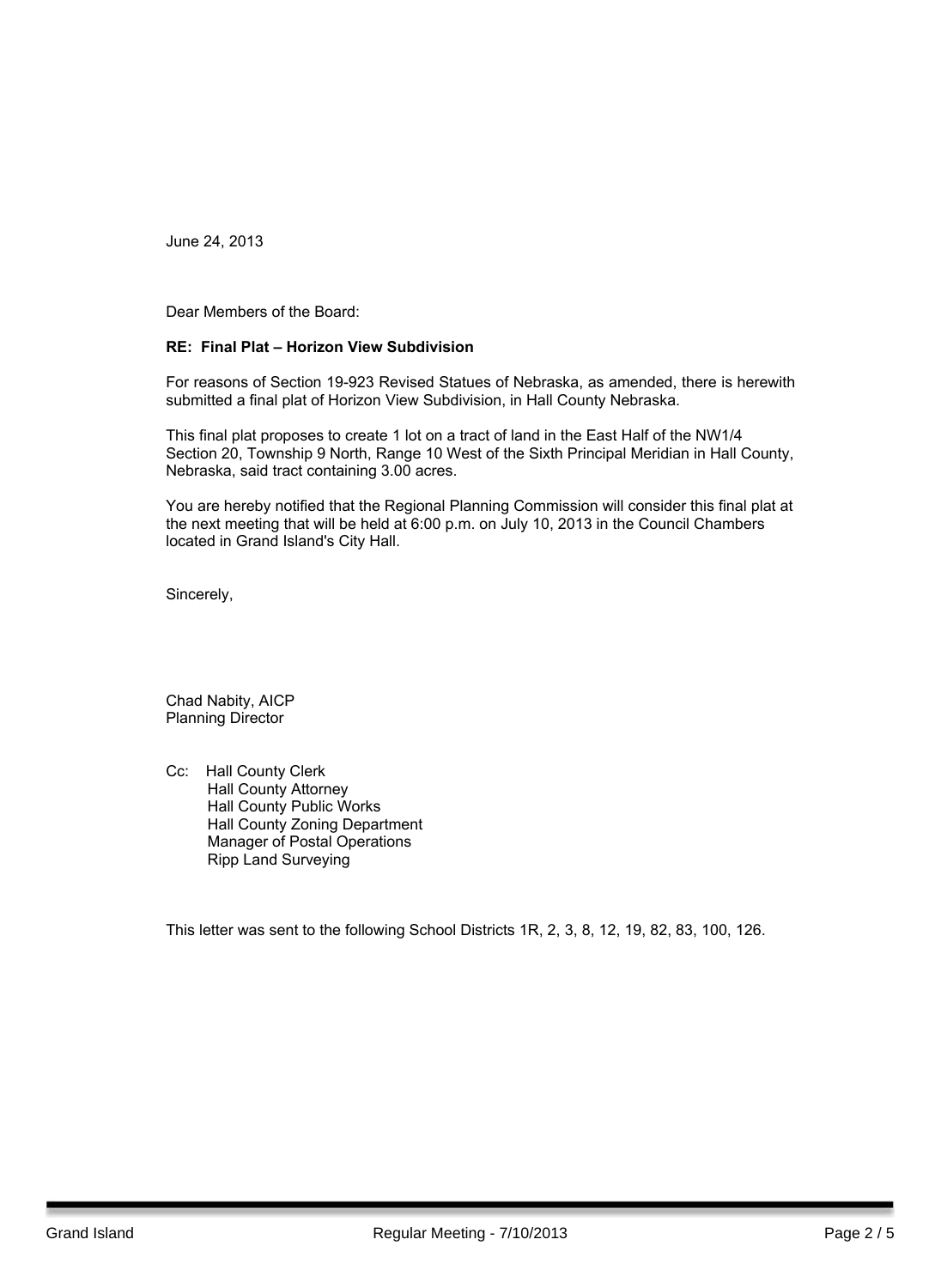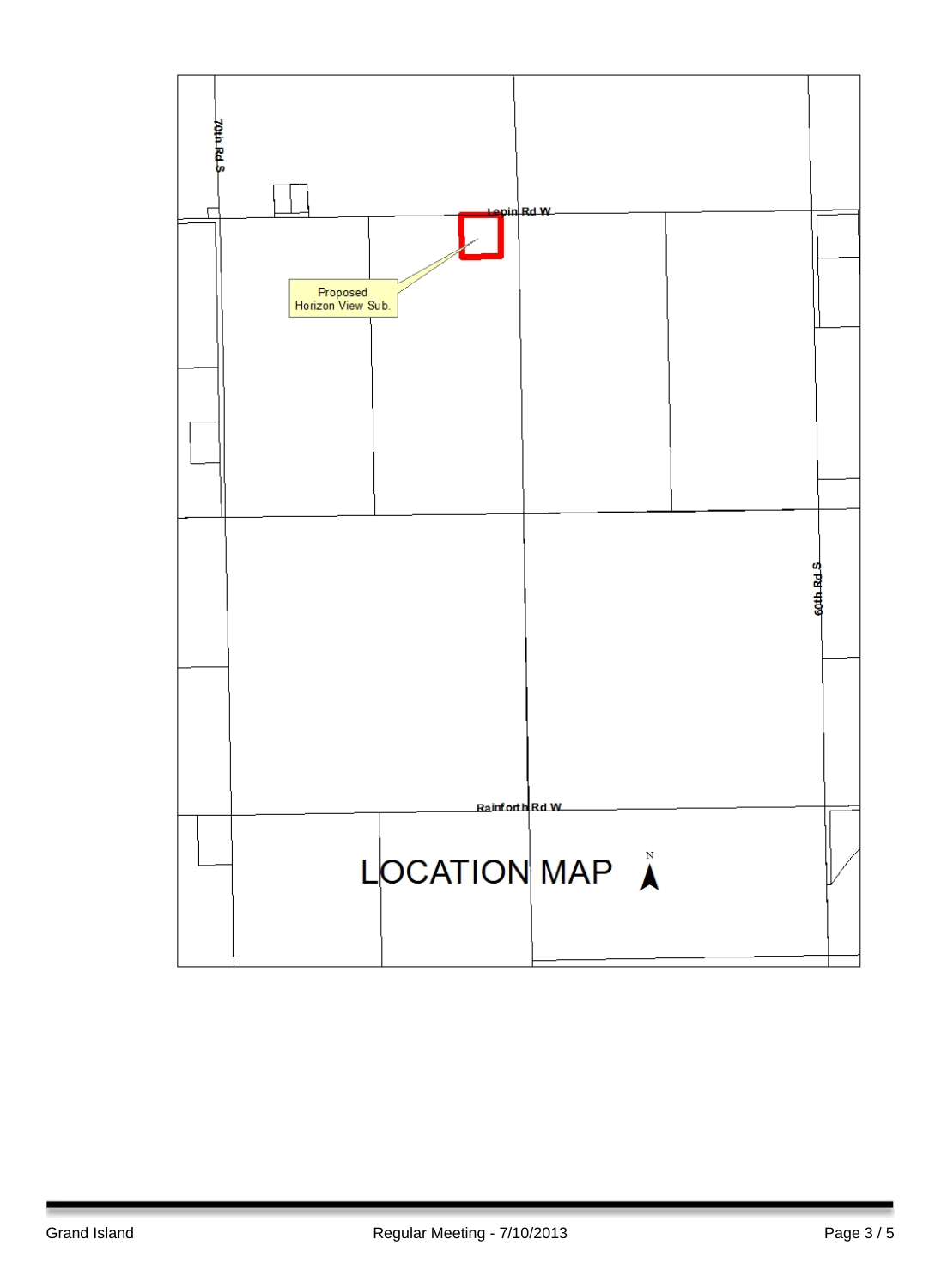June 24, 2013

Dear Members of the Board:

## **RE: Final Plat – Bond Subdivision**

For reasons of Section 19-923 Revised Statues of Nebraska, as amended, there is herewith submitted a final plat of Bond Subdivision, in Wood River, Hall County, Nebraska.

This final plat proposes to create 1 lot, a Replat of Lot 1, Thelen Subdivision, First Addition to the City of Wood River and a Tract of Land in Part of the Northwest Quarter (NW ¼) of Section Nineteen (19), Township Ten (10) North, Range Eleven (11) West of the Sixth P.M., in Hall County, Nebraska, said tract containing .295 acres.

You are hereby notified that the Regional Planning Commission will consider this final plat at the next meeting that will be held at 6:00 p.m. on July 10, 2013 in the Council Chambers located in Grand Island's City Hall.

Sincerely,

Chad Nabity, AICP Planning Director

Cc: City Clerk City Attorney City Public Works City Building Department City Utilities Olsson Associates

This letter was sent to the following School Districts 1R, 2, 3, 8, 12, 19, 82, 83, 100, 126.